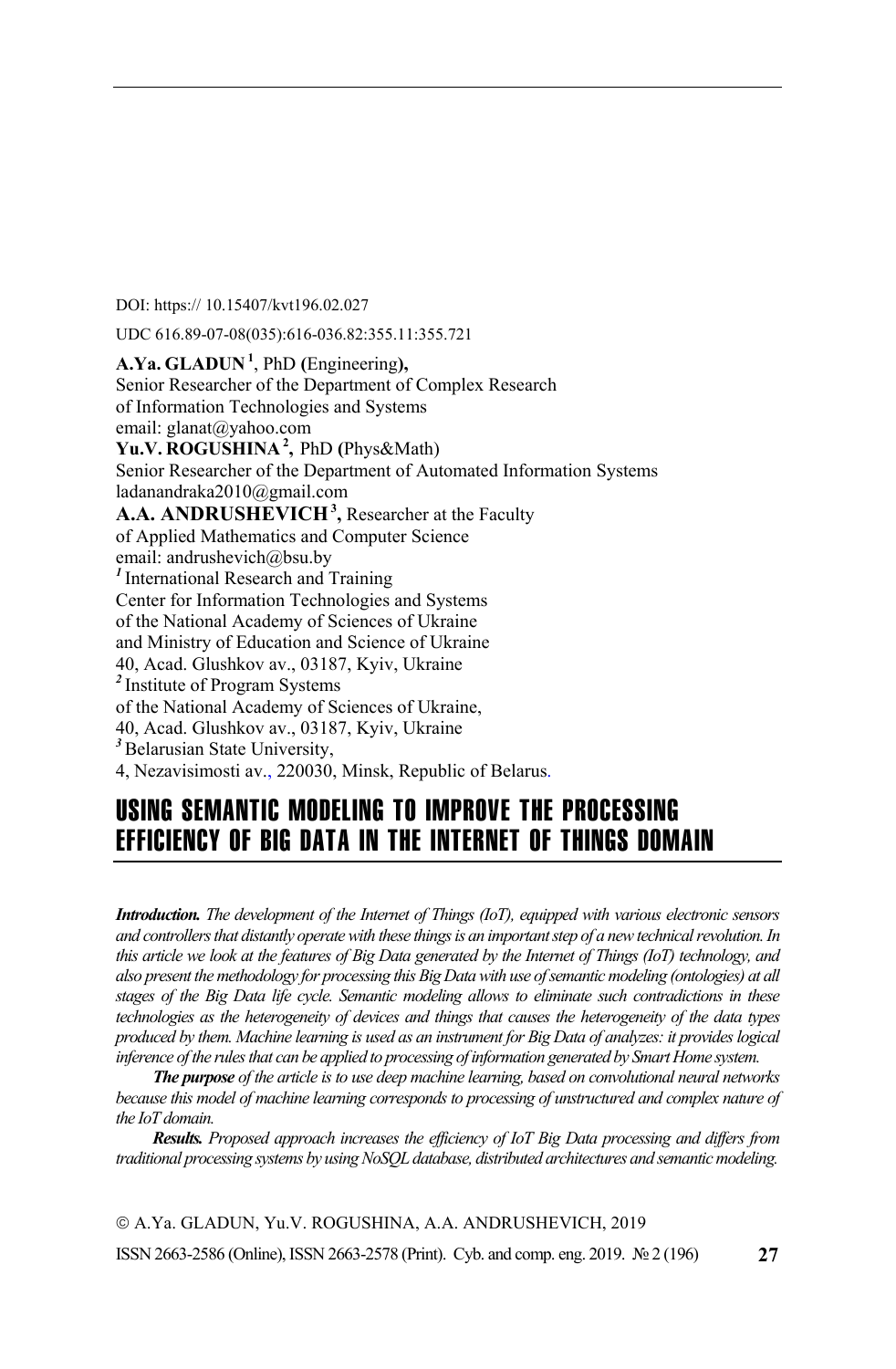*Conclusion. The conceptual architecture of the Big Data processing system for IoT and describe it on on the example of the NoSQL database for Smart Home were given. This architecture consists of five independent levels. At each of these levels, a combined approach of semantic modeling and data mining methods can be used. Currently, this platform can be combined with a lot of open source components.* 

*Keywords: Industry 4.0, Big Data, Internet of Things, ontology, Semantic Web, non-formal and informal learning.* 

#### INTRODUCTION

Industry 4.0 is defined in [1] as a process of the digital transformation of industrial markets with smart manufacturing currently on the forefront.

The new capabilities of Industry 4.0 deal with intellectualization of digital technolologies used in industrial processes. Specialists say about the phenomena of 'smart anything' in environment of people: from smart grid, smart buildings and smart plants, smart services and smart manufacturing and so on. Internet of things also is influenced by this tendency.

Various advanced digital technologies are already used in manufacturing for realization of Industry 4.0. It will lead to greater efficiencies and change traditional relations among suppliers and customers. In [2] nine most important technologies that build Industry 4.0 are defined:

- Big data and analytics;
- The cloud computing;
- Autonomous robots;
- Simulation:
- Horizontal and vertical system integration;
- The industrial Internet of things;
- Cybersecurity;
- Additive manufacturing;
- Augmented reality.

Industry 4.0 actively uses digital context for industrial objective therefore the tasks of collection and comprehensive evaluation of data from various distributed sources—production equipment and systems as well as enterprise- and customer-management systems— now become standard to semantic support of decision making processes in real-time mode.

Competencies can be used for adaptation of Industry 4.0 for semantic management of personnel.

Now a lot of research works, deal with this problem, are provided. For example, in [3] authors try to analyze the most significant aspects of the new forms of human work that they face in this Industry 4.0 revolution in order to know what is currently being done. With all the advances that have been made over time in the problem of knowledge age, the participation of organizations requires them to create and maintain environments that foster learning.

The development of the Internet of Things (IoT), equipped with various electronic sensors and controllers that distantly operate with these things is an important step of a new technical revolution.

The term «Internet of Things» was proposed in 1999 by K. Ashton. Now IoT signigies a complex system of interrelated computing devices, mechanical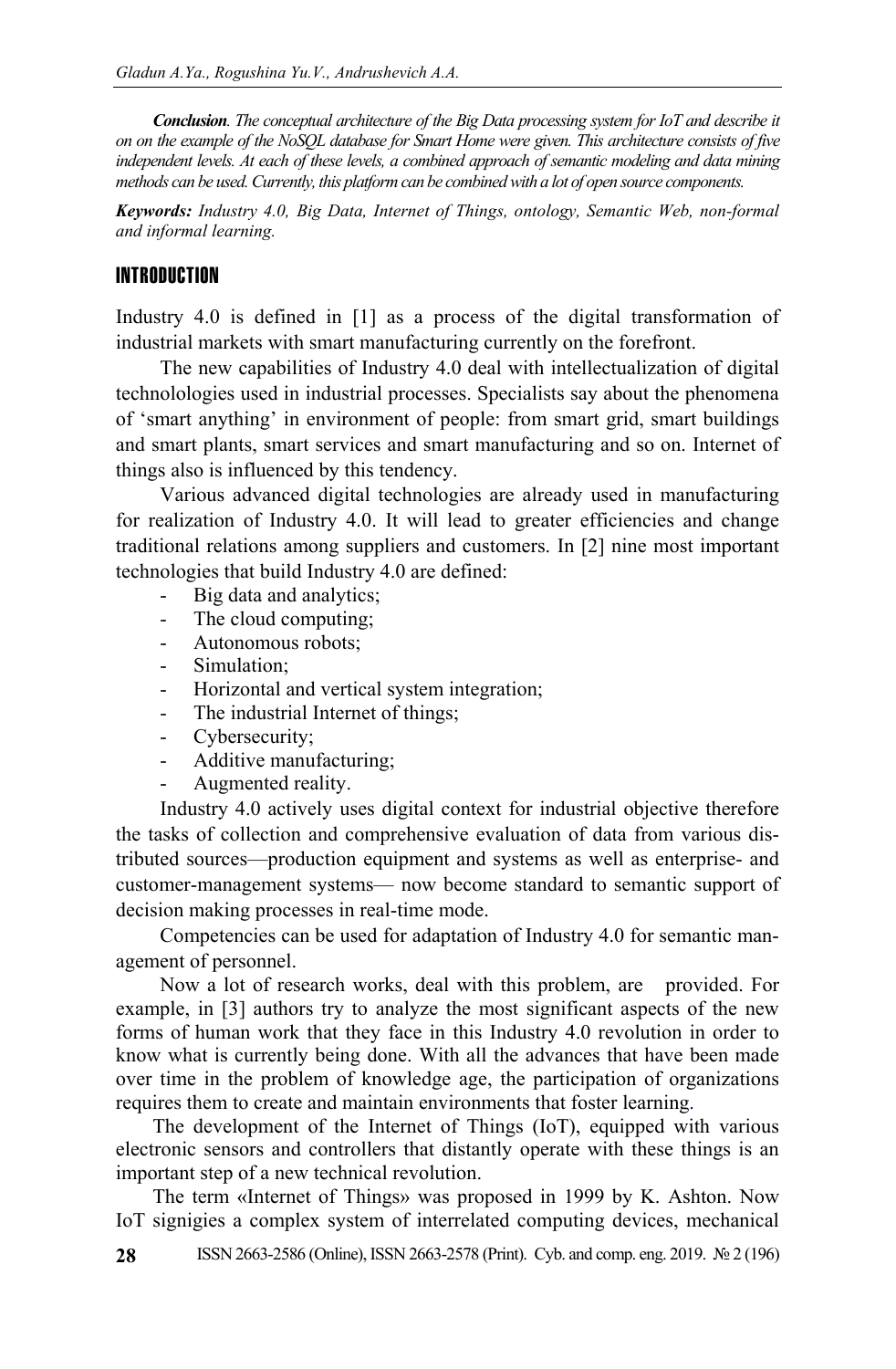and digital machines, objects, animals or people that are provided with unique identifiers and the ability to transfer data over a network without requiring human-to-human or human-to-computer interaction. IoT has evolved from the convergence of wireless technologies, microelectromechanical systems, microservices and the Internet. IoT components (devices — sensors, actuators, mobile devices etc. — and services) are heterogeneous and dynamic, with unknown nature of the network topology.

IoT proposes new technological infrastructure that expands the technology of wireless sensors, involves the Internet connecting for a lot of things around a person and distance management of these things [4].

However, IoT is a complex and heterogeneous environment that should evolve towards creating a more structured set of solutions, where "things" should be represented in some uniform way and be equally detectable, able to communicate with other objects, and also be directly integrated with the Internet infrastructure and with Web services irrespective of the specific method of connection [5].

Data collected by different sensors and devices is usually polysemantic (temperature, light, sound, video, etc.).

The Internet of Things is widely used in various areas of society. Health, environment, traffic, vehicles, aviation, manufacturing, defense, home automation, telecommunications are the most known examples of IoT applications. The number of electronic devices connected to the IoT is increasing every year. Analysts expect that the number of electronic devices connected to the IoT will grow up by 2020 from 50 to 100 billion. It is expected that the total amount of data generated as a result of mass usage of such devices will become than 35 zettabyte [6] and can be considered as Big Data.

The development of IoT devices, systems and solutions, huge amounts of heterogeneous and unstructured data is a contiguous process. This Big Data needs to be analyzed and processed in order to acquire hidden knowledge. The heterogeneity of IoT devices and systems causes additional problems in processing and analyzing Big Data generated by IoT.

## ANALYSIS OF NON-FORMAL AND INFORMAL LEARNING

Among the key modern innovations in the world today is the concept of nonformal and informal education [7]. The current problem is the study of the systematic combination of all forms of education: formal, non-formal and informal. The UNESCO Education Glossary [8] contains the following definitions:

*Learning* — individual acquisition or modification of information, knowledge, understanding, attitudes, values, skills, competencies or behaviours through experience, practice, study or instruction.

*Formal education* is an institutionalized, deliberate and planned education through public organizations and recognized private institutions and, in their totality, creates a system of formal education of the state.

*Non-formal education* — education that is institutionalized, intentional and planned by an education provider. The defining characteristic of non-formal education is that it is an addition, alternative and/or a complement to formal education within the process of the lifelong learning of individuals. It is often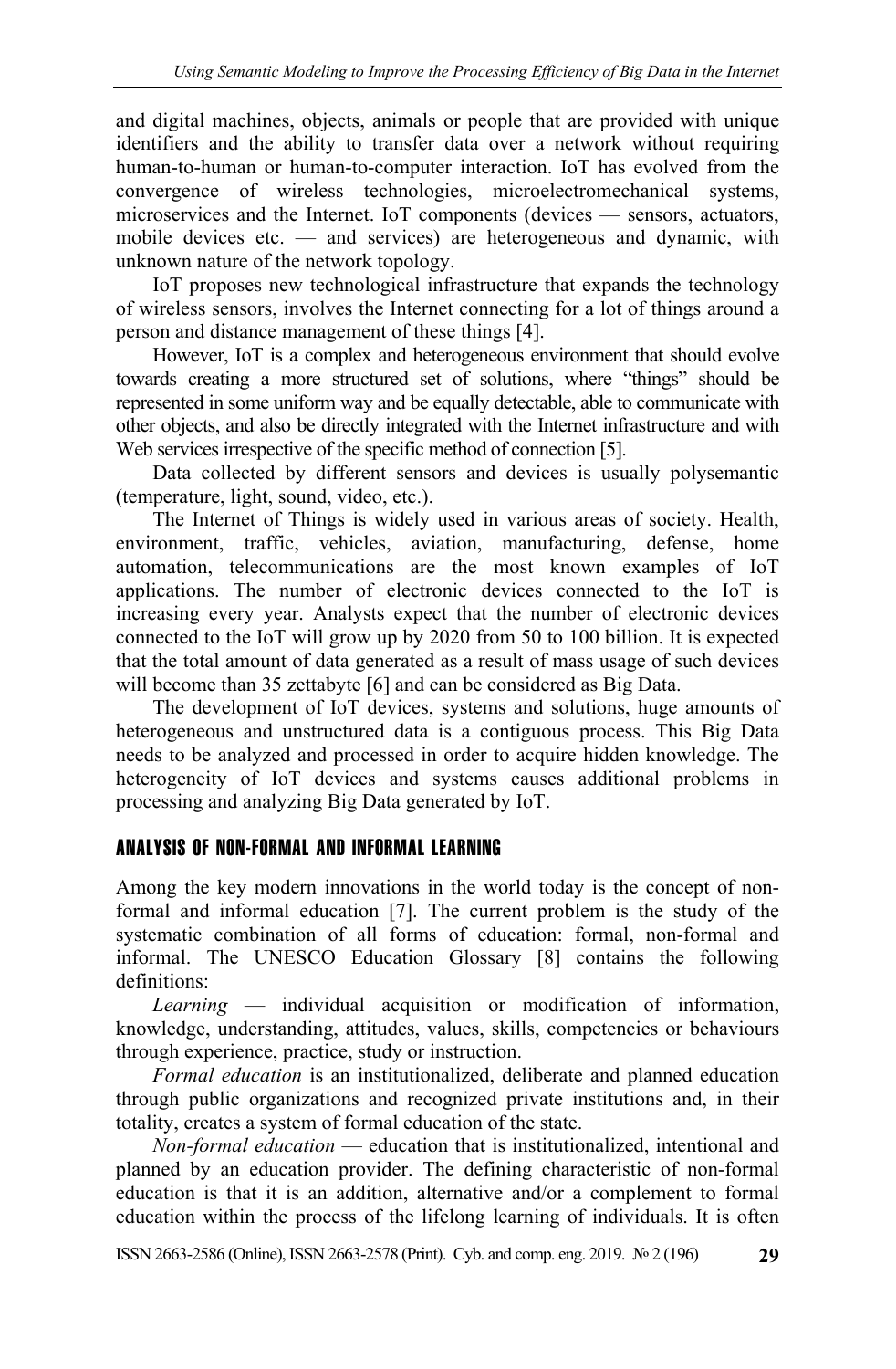provided to guarantee the right of access to education for all. It caters for people of all ages, but does not necessarily apply a continuous pathway-structure; it may be short in duration and/or low intensity, and it is typically provided in the form of short courses, workshops or seminars. Non-formal education mostly leads to qualifications that are not recognized as formal qualifications by the relevant national educational authorities or to no qualifications at all. Nonformal education can cover programmes contributing to adult and youth literacy and education for out-of-school children, as well as programmes on life skills, work skills, and social or cultural development.

*Informal learning* — forms of learning that are intentional or deliberate but are not institutionalized. They are less organized and structured than either formal or non-formal education. Informal learning may include learning activities that occur in the family, in the work place, in the local community, and in daily life, on a self-directed, family-directed or socially-directed basis.

These definitions are intended to provide a general understanding of the concepts, but today they are not yet fully enshrined in Ukrainian legislation and do not satisfy the principle of legal certainty. These definitions indicate the key differences that distinguish one type of education from another. In particular, the main difference between formal and non-formal education is that the latter is an addition or alternative to the formal, as well as in the official recognition or nonrecognition by the state or authorized non-state bodies of qualifications obtained on the basis of educational achievements. The main difference between information education and other types is that it is not institutionalized.

The Law of Ukraine "On Education" (Article 9. Forms of Education) [9] contains the norms concerning formal, non-formal and informal education:

1. A person exercises his right to education throughout his life through formal, and informal education. The state recognizes all these types of education, supports educational actors providing relevant educational services, and encourages the acquisition of education of all kinds.

2. Formal education — education acquired through educational programs in accordance with the levels of education, branches of knowledge, specialties (occupations) prescribed by the legislation, envisages the achievement of the results of the education of the corresponding level of education and the recognition of qualifications recognized by the state determined by the students of education.

3. Non-formal education — education acquired through educational programs and does not stipulate the awarding of state-recognized qualifications to the levels of education and obtaining an education document established by the legislation.

4. Informational education (self-education) — education, which involves the self-organized acquisition of certain competencies by the person, in particular during everyday activities related to professional, community or other activities, family or leisure activities.

5. Qualifications and learning outcomes acquired through non-formal and informal education can be confirmed and recognized in the system of formal education or in other cases stipulated by the legislation of Ukraine.

In Ukraine, as in other countries of the world today, the task is to legalize nonformal and informal education, as well as to create legislative preconditions for official recognition of educational results obtained in these types of education.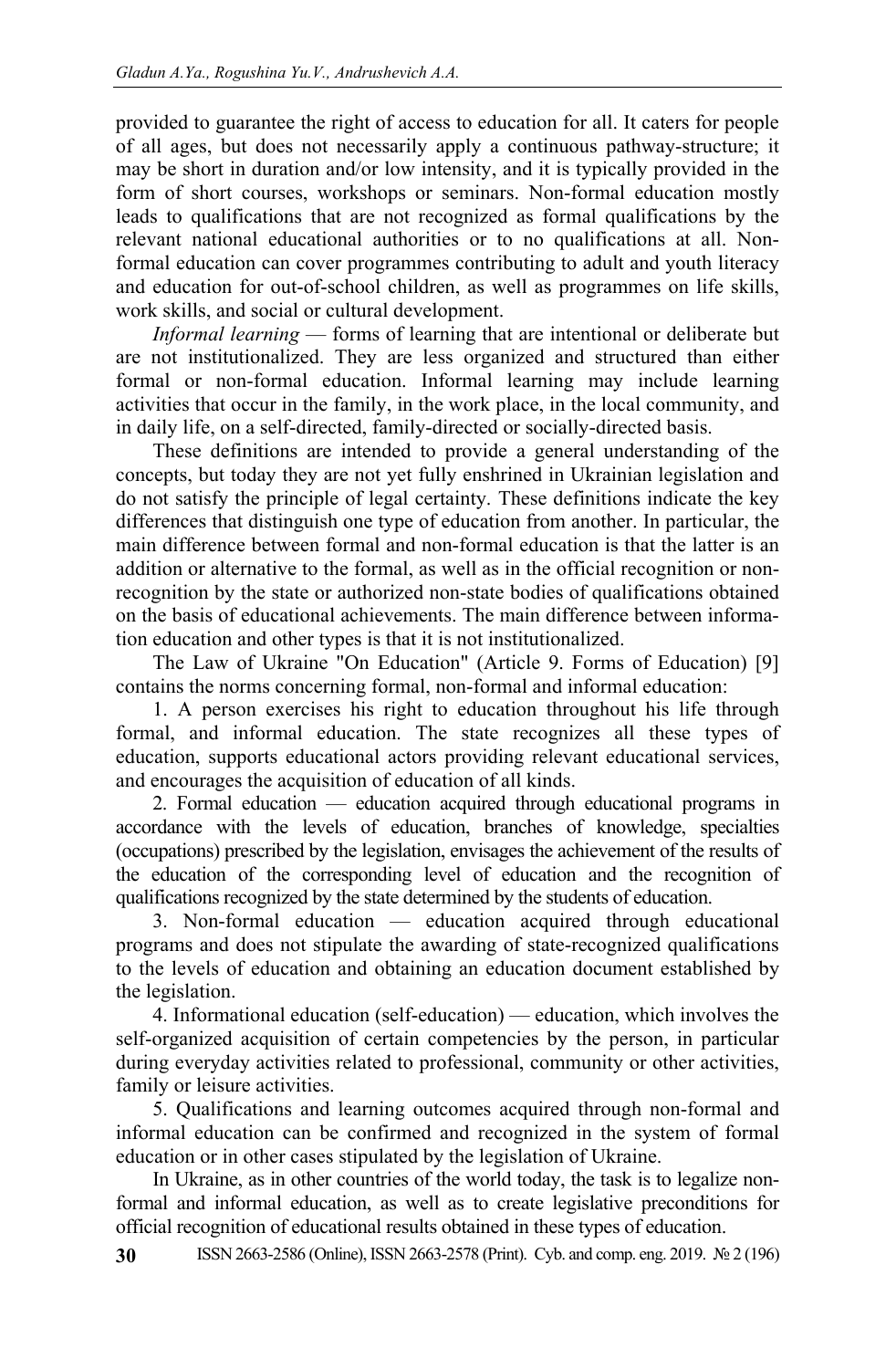

*Fig.1.* Ontology of competences (fragment).

EU Council Recommendation 2012 [7] highlights the issue of creating a systematic approach to "validation", increasing the visibility and value of learning beyond the formal education and training systems. The document developed 4 phases of validation for non-formal and informal learning. To specify the main features of validation, the recommendation defines four distinct phases: *identification*; *documentation*; *evaluation*; and *certification*.

The national qualifications frameworks are now being implemented in Europe. These frameworks can contribute to the implementation and integration of validation.

Today, the transformation of a market economy into a knowledge economy is taking place. Highly skilled professionals are the greatest value for the IT industry. In the process of learning, students study and apply in practice a variety of tools and Internet technology things, including: IoT devices and physical objects, equipped with IoT, consumer devices, sensors, gadgets and a wide range of Internet applications. [4]. Devices used for different learning systems generate a stream of Big Data that needs to be efficiently handled for decision making and the creation of intelligent learning systems.

We use for analysis an ontology of competences that use such main componentsand their types as it represented (Fig.1.)

This ontology spesifies the types of competences, their level ets. and can be used as as base either for matching of various natutal-languige texts, or for their semantic mark-up.

We propose to use an additional ontology class — atomic competence [10], which is meant for correlating instances of different IO classes by assessing their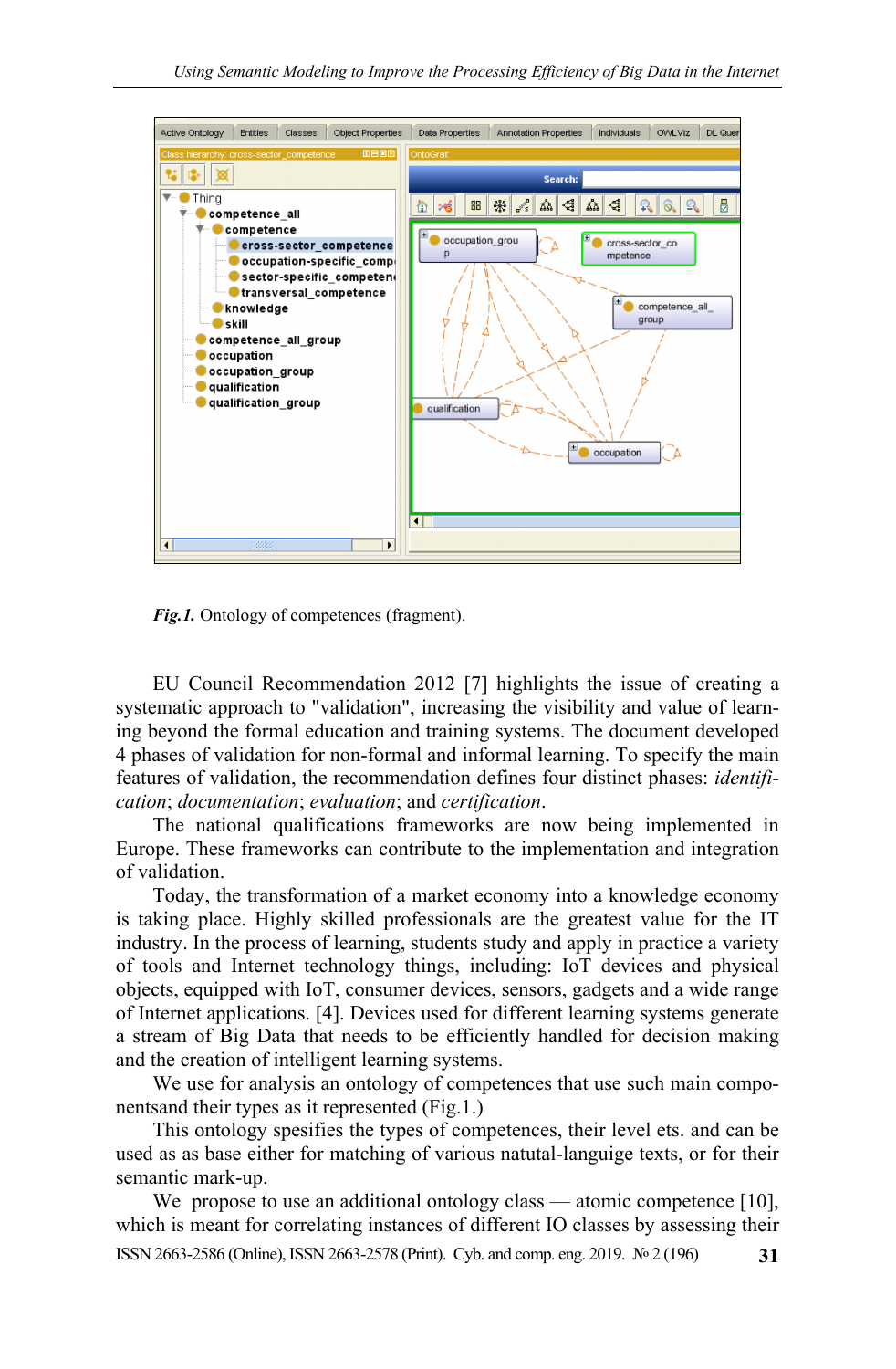semantic proximity. Atomic competence has the following properties:

 $-$  a ∈C, where K is the set of IO class "Competence" and  $C_{\text{atomic}}$  is the set of atomic competences, i. e.  $C_{atom} \subseteq C$ ;

– every competence can be represented by a set of atomic competences  $\forall c \in C \exists a_i \in C_{atomic}, i = \overline{1, n}, k = \bigcup_{i=1}^{n}$  $i = 1, n, k = \bigcup_{i=1}^{n} a_i;$ 

– no atomic competence is a subset of another atomic competence  $\forall a, b \in C, a \subseteq b \Rightarrow b \notin C_{atomic}.$ 

#### SEMANTICS IN IOT

The distribution of the IoT sensors gives rise to various data types, data formats and time measurements specifications that cause of problems deal with data integration. This problem can be overcome by Semantic Web solutions used for data representation with the single knowledge model. RDF, RDF Schema and OWL are the main means for knowledge representing on the Semantic Web [11, 12]. These languages represent only the conceptual data model and rules, but do not specify the particular formats of serialization.

Now some specific languages for semantic data representation such as Turtle, N3 and JSON-LD are developed. [13] emphasizes the importance of semantics for the knowledge representation of the IoT domain and provides an assessment of the various knowledge representation languages in terms of efficiency of their use (in the field of data exchange and processing). The author evaluates all actual semantic formats: extensible Markup Language (XML), Resource Description Framework (RDF), SenML, Notation3 (N3), Turtle, N-Triples and JavaScript Object Notation for Linked Data (JSON-LD). The latter — JSON-LD is an effective and modem solution for experimental results.

Unfortunately, semantic data representation alone is not enough to solve the IoT heterogeneity problem. We also need general dictionaries for representation of domain semantics. Ontologies are used in the Semantic Web domain to provide a common language for representation of various "things", their relationships, etc. The Ontology Semantic Sensor Network (SSN) developed by the W3C Semantic Sensor Network Incubator Group is the first step on this path. SSN ontology is used to represent sensors, their properties and observations (generated data), domains, etc. in very simple general terms and it is assumed that they will be used by all types of sensors all over the world.

A number of papers deal with attempts of development of IoT ontologies. A common knowledge base for IoT domain that supports semantic detection of IoT sensors and their service infrastructure is offered in [14]. Ontologies for an IoT domain consisting of ontologies of devices, domains and computations are offered in [15]. The development an IoT ontology that covers the following aspects of the IoT domain: IoT resources, IoT services, observation and measurement, physical locations, deployment platform, QoS, and tests for IoT services is described in [16].

In addition, some researchers propose semantic structures and IoT platforms. Barbero et al. [17] offers the conceptual IoT platform that uses such languages as XML and OWL.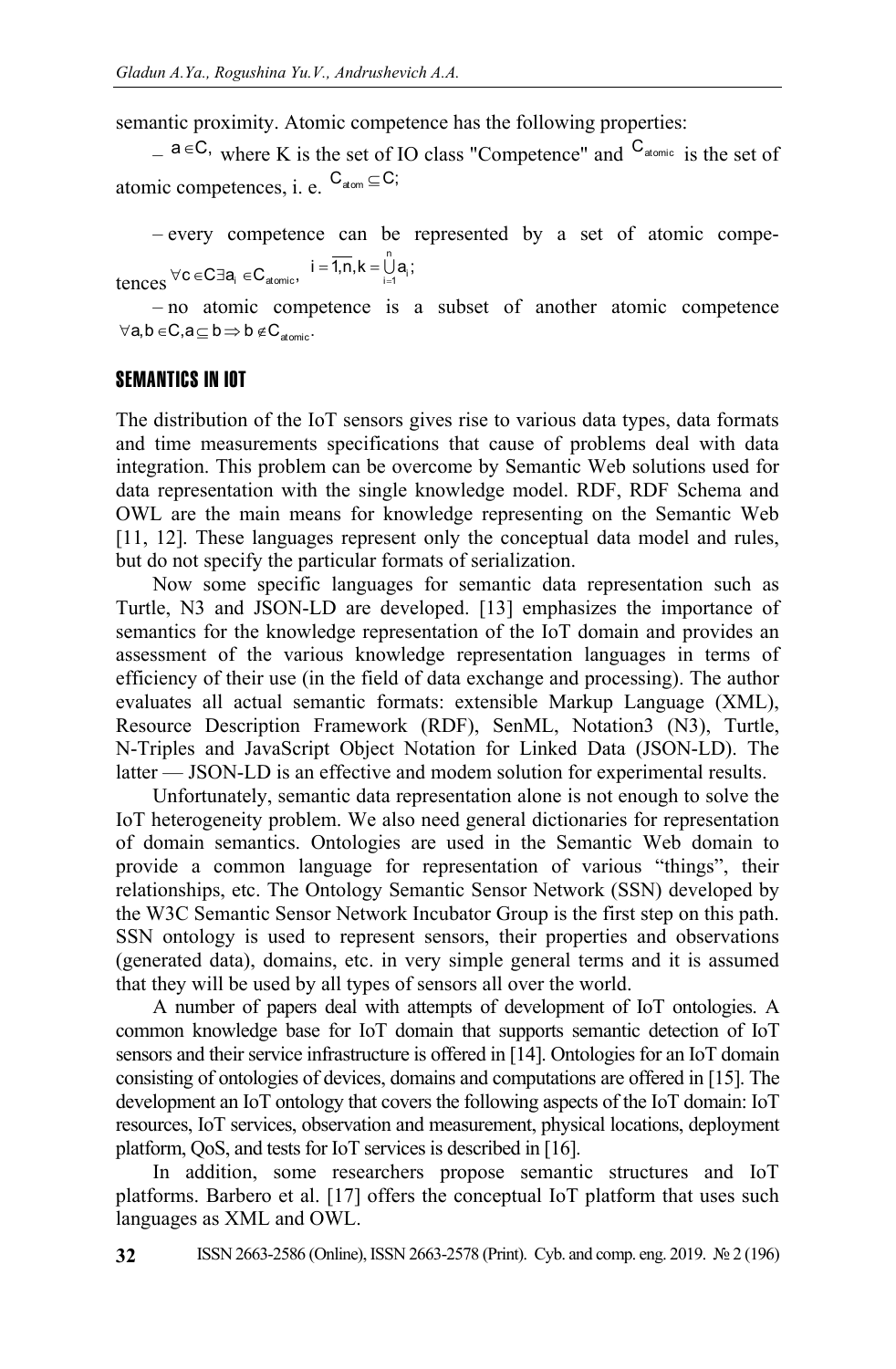## INTERNET OF THINGS AND BIG DATA IN SMART LEARNING ENVIRONMENTS

Smart learning environments are equipped with digital components that create better, more efficient, and smoother learning process. Ideally, they create a perfect synergy between physical and digital realities, allowing students to absorb information from their environment and creating opportunities for seamless transitions between a variety of learning approaches: individual and group learning, formal and informal settings, in analog and digital formats. IoT can track whether homework was done and collect data about how much time a student needed to complete an assignment. This data can help teachers better understand whether their methods are working, which students need additional help, and which tasks they struggle with the most.

Big Data may provide the chance to say goodbye to much-maligned standardized testing. Data collected during routine tasks and classwork – processed with the help of AI tools – may offer greater insights into the skills and abilities of individual students compared to any standardized test. This alone could produce a tremendous restructuring of the entire education sector.

## BIG DATA AND MACHINE LEARNING IN IOT

We propose to use machine learning (ML) algorithms to acquire the semantics of Big Data generated by IoT devices. IoT data should be considered as Big Data if it has some specific Big Data features from 5V set [18]:

- Volume the large amounts of data;
- Velocity the high-speed generation of new data;
- Variety the heterogeneous data representation (various formats and types);
- Veracity the level of data conformity to facts;
- Value the pertinence to user needs.

Big Data in IoT differs from traditional Big Data by its specific characteristics in terms of data generation, data interoperability and data quality.

Speed, scalability, dynamics and heterogeneity are important issues for IoT data creating. Data quality can be measured using signs of uncertainty, redundancy, ambiguity and inconsistency of data [19].

These characteristics of IoT data should be considered in process of development of new model or structure for Big Data processing. In addition, streaming data transmission causes another big problem that should be considered in new IoT structures and models: streaming data also has its typical characteristics such as continuity, unordered data flow, unlimited data, and the absence of persistent data objects. Technological platforms and solutions for storing large IoT data have been developed only recently. Methods of Big Data storage also differ from traditional data storage methods. Such critical factors should be considered for IoT data storing: consistency, availability and sensitivity to data partitioning [20]. For example, Jiang et al. [21] offer an IoTbased storage environment that runs on cloud computing platforms. Li et al. [22] propose a solution for storing large IoT data based on NoSQL. Cecchinel et al. [23] develop an IoT architecture that collects and processes IoT sensor data using MongoDB as storage mechanism for Big Data.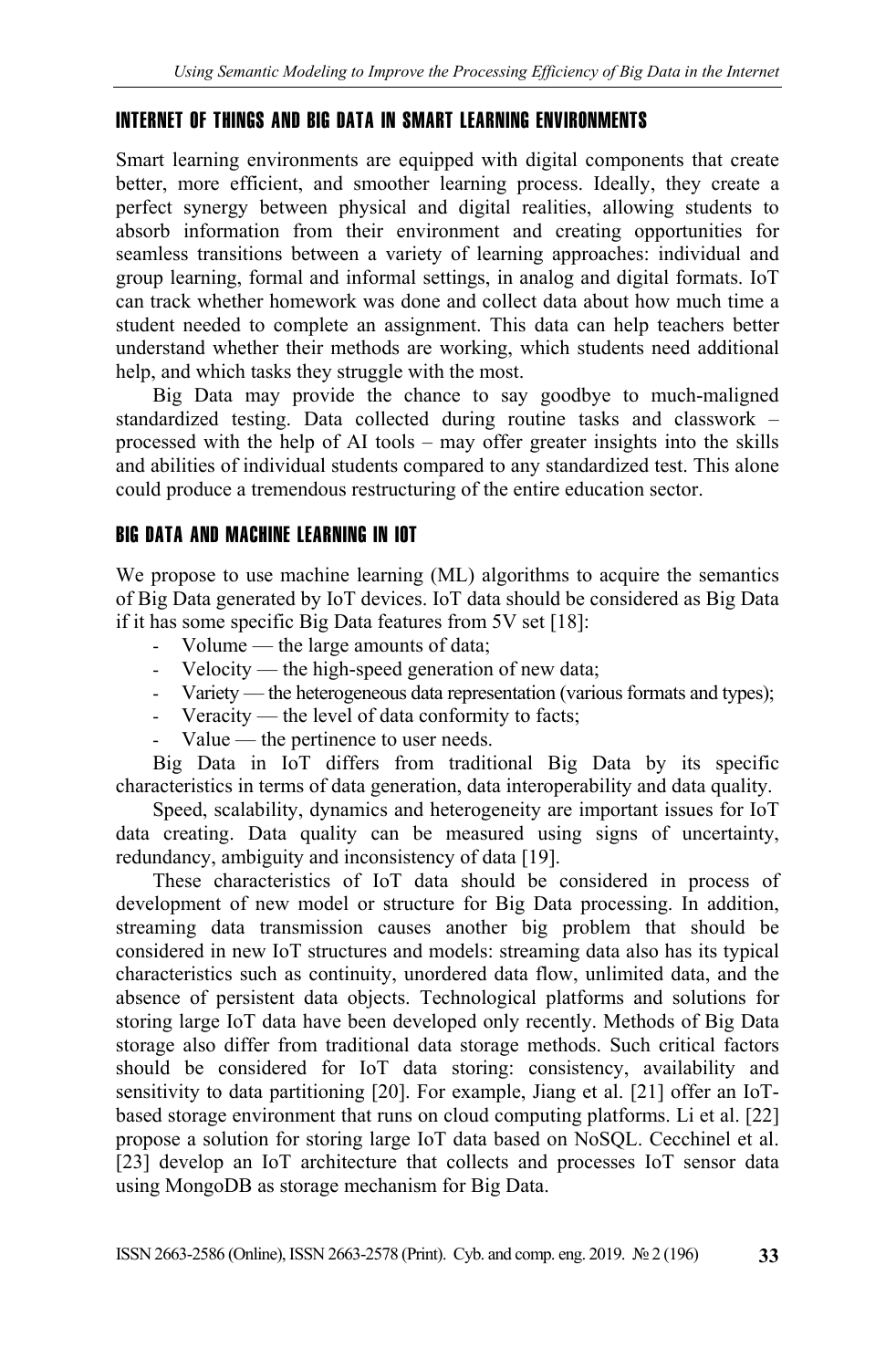The literature also describes the use of machine learning algorithms in areas related to IoT. Khan et al. [24] and Altun et al. [25] use an artificial backpropagation neural network to recognize human activity, such as walking, sitting, running, etc. Choi et al. [26] use a neural network of reverse propagation for Smart Home applications. Lane et al. [27] offer deep learning networks and convolutional neural network models for processing data from IoT sensors.

Thereby, machine learning algorithms are widely used in areas related to IoT. However, these research works solve local and limited problems, and they are not suitable for data processing from heterogeneous IoT sensors and devices.

#### PROBLEM DEFINITION

The main idea of paper — we propose to use of competence ontology for retrieval and analyzing of Big Data from individual digital devices (mobile telephones etc.). Such data can characterize the level of person's competence for concrete proposal in situations with informal and non-formal education. We propose to match atomic competencies that are integrated into domain ontology.

Semantic representation (ontologies) that simulate the behavior and characteristics of IoT things is essential for the interoperability of these things, their discovery and selection for specific tasks.

The external ontology of IoT-things sensors (SSN ontology) for preliminary processing of heterogeneous unstructured and semi-structured Big Data generated by these sensors at the Extraction-Transformation-Loading (ETL) stage can be used. Methods of machine learning and logical inference can help in generation of the rules for Big Data processing.

### REQUIREMENTS FOR SEMANTIC-ORIENTED IOT BIG DATA PROCESSING ARCHITECTURE

Overview of existing IoT platforms indicates the main directions of development of their functionality:

Simulation of semantic data. Semantic Web allows to describe IoT domain by standard protocols and dictionaries. New frameworks support various aspects of semantic-oriented modeling, storage and processing of data oriented to semantics. However, one of their missing features is the use of logical inferences on knowledge and rule-based inference.

- Big Data analytics and machine learning: Big Data generated by IoT (as opposed to previous sensor systems with limited data storage and processing capabilities) needs in analysis of large volumes of data. Therefore, we plan to use not only Big Data analytics, but also modem ML approaches, such as deep learning.

The implementation of above functionalities can be realized if the following non-functional requirements are fulfilled:

- common IoT standards that increase requirements for interoperability. Therefore, the new IoT structure should be based only on common standards and refrain from developing its own solutions.

system openness: higher interconnection and interoperability are possible only on base of open systems. Nowadays, a service-oriented approach where the functionality of the system can be accessed through standard Web services or by open API is required. Web services provide interconnectivity and openness.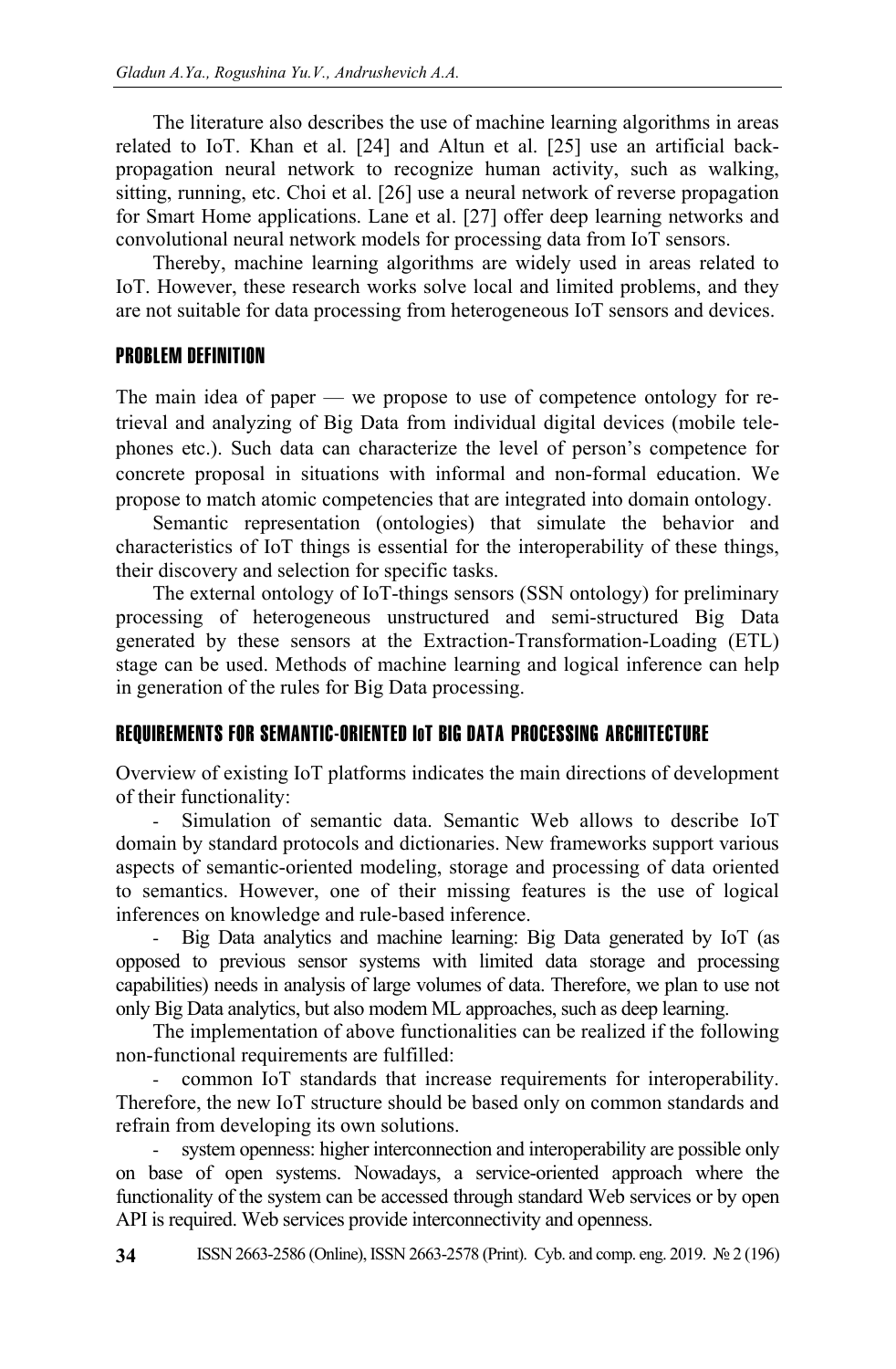Semantic data modeling is very suitable for IoT. To solve the problems of data modeling and management in complex information systems, recent works use innovative solutions based on Semantic Web technologies.

The Semantic Web use for sensors is analyzed in [28]. IoT is the next target for the Semantic Web, where heterogeneity is inherent in many types of sensor devices and their output signals, multiple communication protocols and data formats, etc.

#### MACHINE LEARNING FOR BIG DATA ANALYTICS

Deep learning is a particular learning model that combines well with unstructured and complex nature of the IoT domain. Deep neural networks are basically multilayered ones with a large number of cascading layers that have learning capabilities for hierarchical features. Deep learning works well in cases where the data set is huge and there has a large number of functions (for example, individual image pixels, individual elements or time series sequences, signals, etc.).

The main reason that makes deep learning the preferred choice for data researchers is that traditional neural network models are not scalable enough to provide solutions for Big Data. Meanwhile, deep neural networks usually do not require domain knowledge and characteristics, and also work well with Big Data, so directly submitting of raw data to deep learning model provides fast, scalable and more accurate data analysis solutions.

#### ARCHITECTURE OF THE SEMANTIC PROCESSING OF IOT BIG DATA

We propose the conceptual architecture of the system intended for semantic processing of IoT Big Data. It has multilevel structure for performing different independent tasks. System contains five basic levels, namely:

(1) data collection,

- (2) extraction-transformation-loading (ETL),
- (3) logical inference based on semantic rules,
- (4) machine learning,
- (5) the result of the work of the levels from the lowest to the highest.

System processes the raw data from the sensors, adds semantics and rules, executes machine learning, and finally, carries out some actions.

The first level in the structure is the level of data collection,

which is responsible for collecting all kinds of data from various sources, in particular from sensors. It can be considered as an input layer, since the platform uses this level to interact with sensors.

The incoming data is raw data, and the only task that this level performs is receiving and transmitting the raw data to the ETL level for processing.

$$
\forall x \in T \exists d = ETL(x)
$$

The second level in the structure is the level of ETL (Extract- Transform-Loading). Incoming data from the acquisition level is accepted by the ETL level for analysis. Since sensors of different types send data of different types and formats, the ETL level contains sensor drivers to receive and analyze data accordingly. For example, a humidity sensor and a temperature sensor send data in different formats.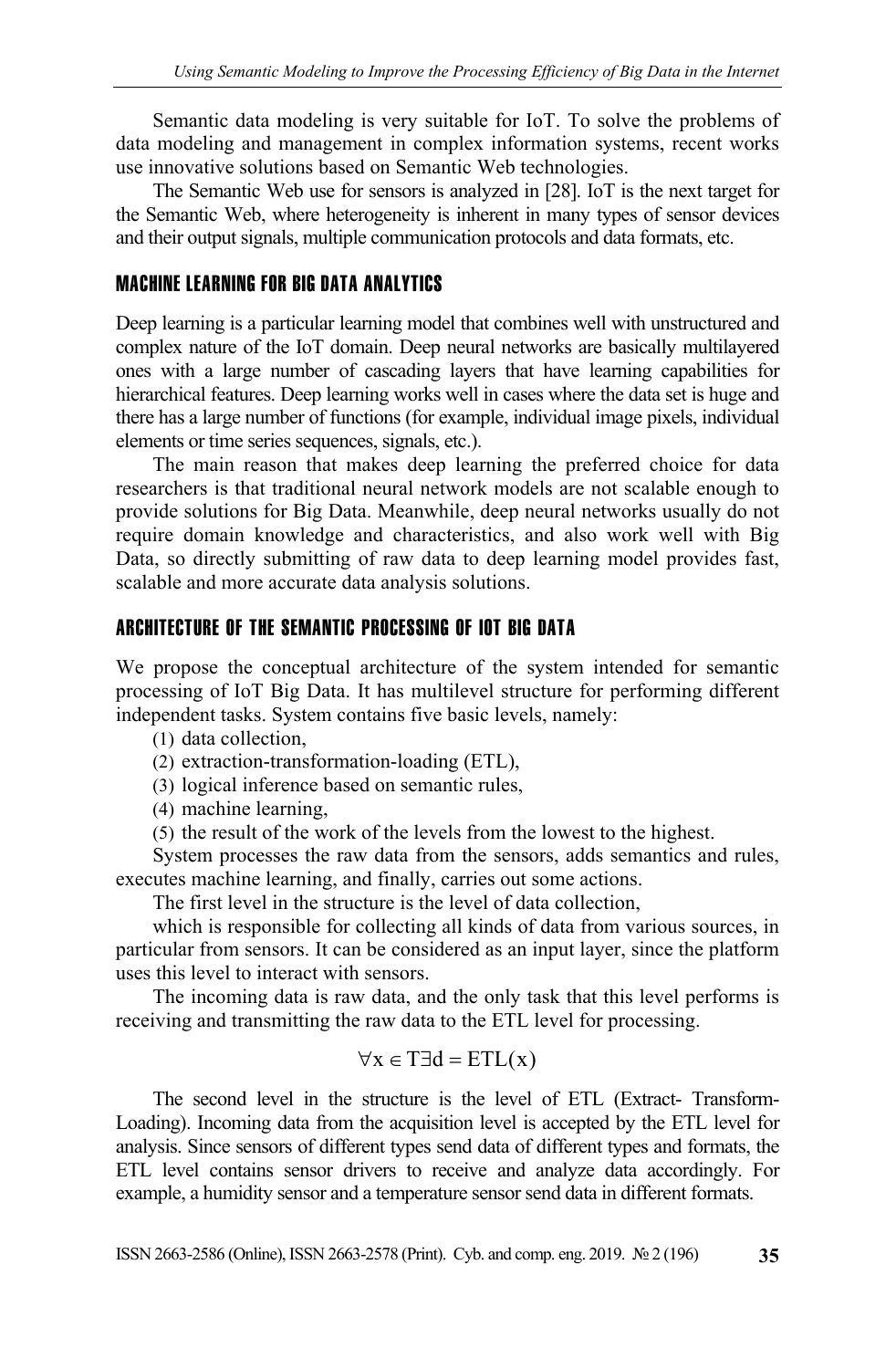

*Fig. 2.* Multilevel architecture of the semantic processing of IoT Big Data.

In addition, each sensor driver is responsible for receiving data in the correct form, the correct block and format, depending on the sensor, its type and version. For example, a temperature sensor from supplier A may provide data in units of degrees Celsius, while another sensor from supplier В may provide data in units of Fahrenheit. For this purpose, the ETL level is responsible for storing data in the correct type and format, regardless of the type of sensor, with the help of semantic technologies.

Data is converted to a semantic format RDF that is a basic language for describing statements. At this stage, artifacts from the sensor network ontology SSN are used together with ontology constructs.

The third level is the level of inference based on semantic rules. This layer uses semantically enriched data from the ETL layer that analyzed with the help of parsing rules defined by the corresponding drivers. The main purpose of the reasoning layer is to mark the domain boundaries and draw basic conclusions from the RDF data by use of the built- in reasoning mechanism. Two types of rules are used for semantization of data from sensors. The first one is the rules of logical inference characteristic for RDF, RDFS and OWL (these oriented on particular language rules are automatically processed by inference engine). The second type are the rules specific to the domain or user.

For example, in a smart home environment, we can maintain a temperature of between 25 and 45 degrees Celsius. For this purpose, you can enter a domain rule "If the temperature is above 45 degrees Celsius, then activate the air conditioner or, if it is below 25, activate the heater." Domain-specific rules are just important for system as semantic ones. The fourth level is the level of learning. This level basically acquires features from data by machine learning techniques. This level consists of two sub-steps — preprocessing and learning. Various deep learning algorithms can be used for this purposes.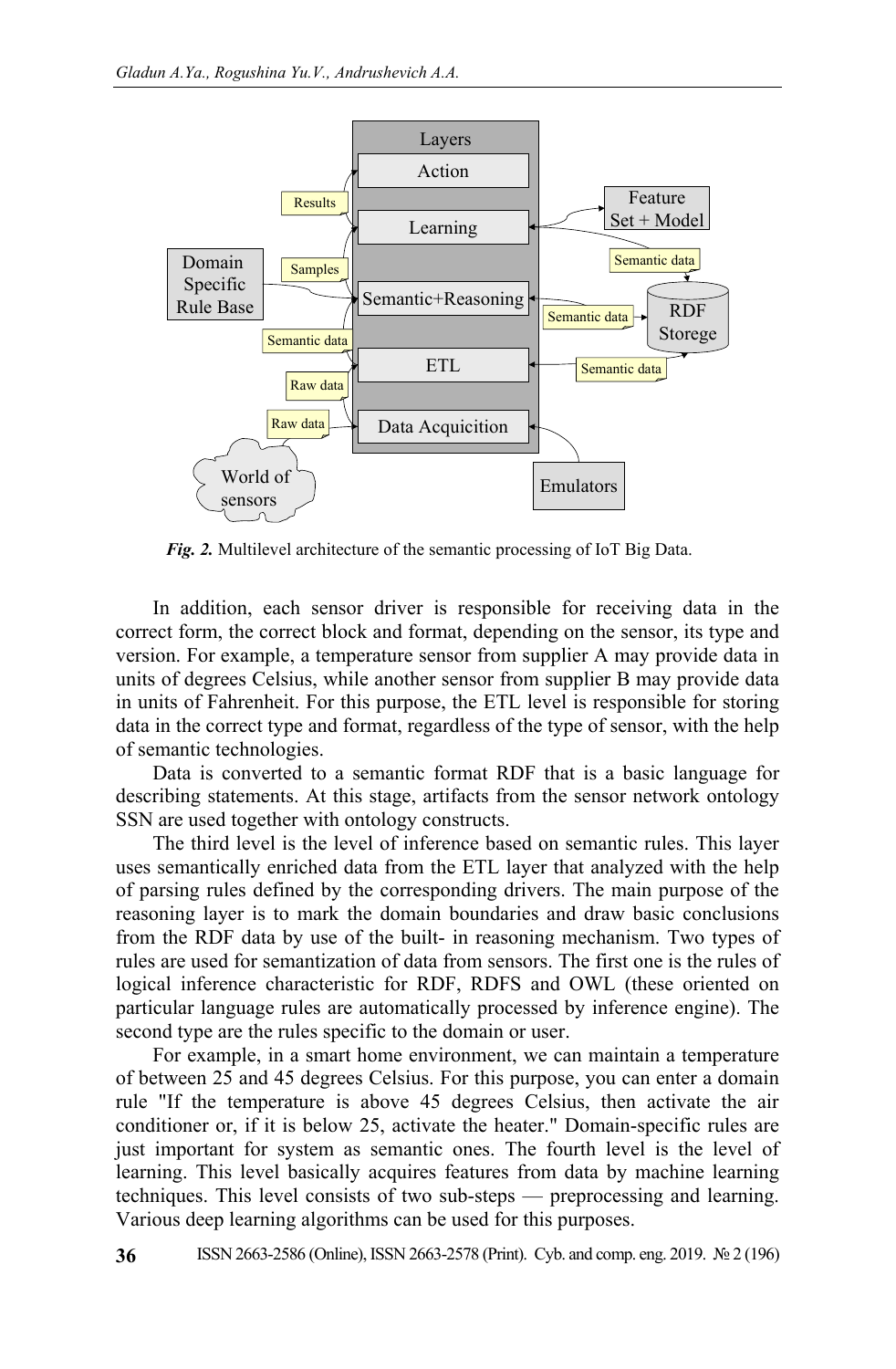The last level is the action layer. The results of learning are used for selection of appropriate actions. For example, if the learning algorithm produces three different results using data of meteorological indications to determine the probability of rain, such as "low probability", "average probability", and "high probability" then user decides what actions are caused by each result - if rain has high probability then take an umbrella.

#### CONCLUSION

Implementing the new IoT infrastructure is a challenge. There are many options for this architecture and its components, but choosing the right technology and method is a difficult task. Now we can choose many open source components to create such structure. New features of such platform have two directions: semantics and analysis of Big Data.

In this article we reviewed and discussed the requirements for the Big Data processing platform architecture coming from IoT using new approaches to using Big Data semantics and analysis. The platform will combine the semantic infrastructure and Big Data and machine learning capabilities that will be implemented based on semantic data.

This platform is designed to provide effective support for all types of sensors in order to preserve data, substantiate the semantic rules for inferring these data and then use machine learning methods to obtain the best results from Big Data processing.

We plan to implement the structure with the above tools and methods. We will also use real-life examples of use in such areas as smart grids, e-health's, smart home, etc.

#### AKNOWLEDGMENTS

"The work was prepared in accordance with the thematic plan of scientific research of the Tavria State Agrotechnological University named after D.Motorny (project of applied research at the expense of the State Budget "Theoretical foundation and development of the information system of semantic identification, documentation and processing of the results of non-formal and informal learning").

#### REFERENCES

- 1. Industry 4.0: the fourth industrial revolution guide to Industrie 4.0. URL: https: //www.i-scoop.eu/industry-4-0/#Industry 40\_building\_blocks\_the\_Industrial\_Internet\_of\_Things. (Last accessed 20.05.2019).
- 2. Embracing Industry 4.0 and Rediscovering Growth. URL: https://www.bcg.com/ruru/capabilities/operations/embracing-industry-4.0-rediscovering-growth.aspx. (Last accessed 20.05.2019).
- 3. Bermúdez M.D., Juárez B. F. "Competencies to adopt Industry 4.0 for operations management personnel at automotive parts suppliers in Nuevo Leon". In Proc. of the International Conference on Industrial Engineering and Operations Management  $(25-26$ <sup>th</sup> of Oct., 2017, Bogota). Bogota, 2017. P.736–747. URL: http://ieomsociety.org/bogota2017/papers/117.pdf. (Last accessed 20.05.2019).
- 4. A.Gladun, A. Andrushevich, A. Kurbatski. Ontological representation information objects, models and services in the Web Things. *Problems Informatization and Management*. 2015. No. 4 (issue 48). P. 28–41 (in Russian).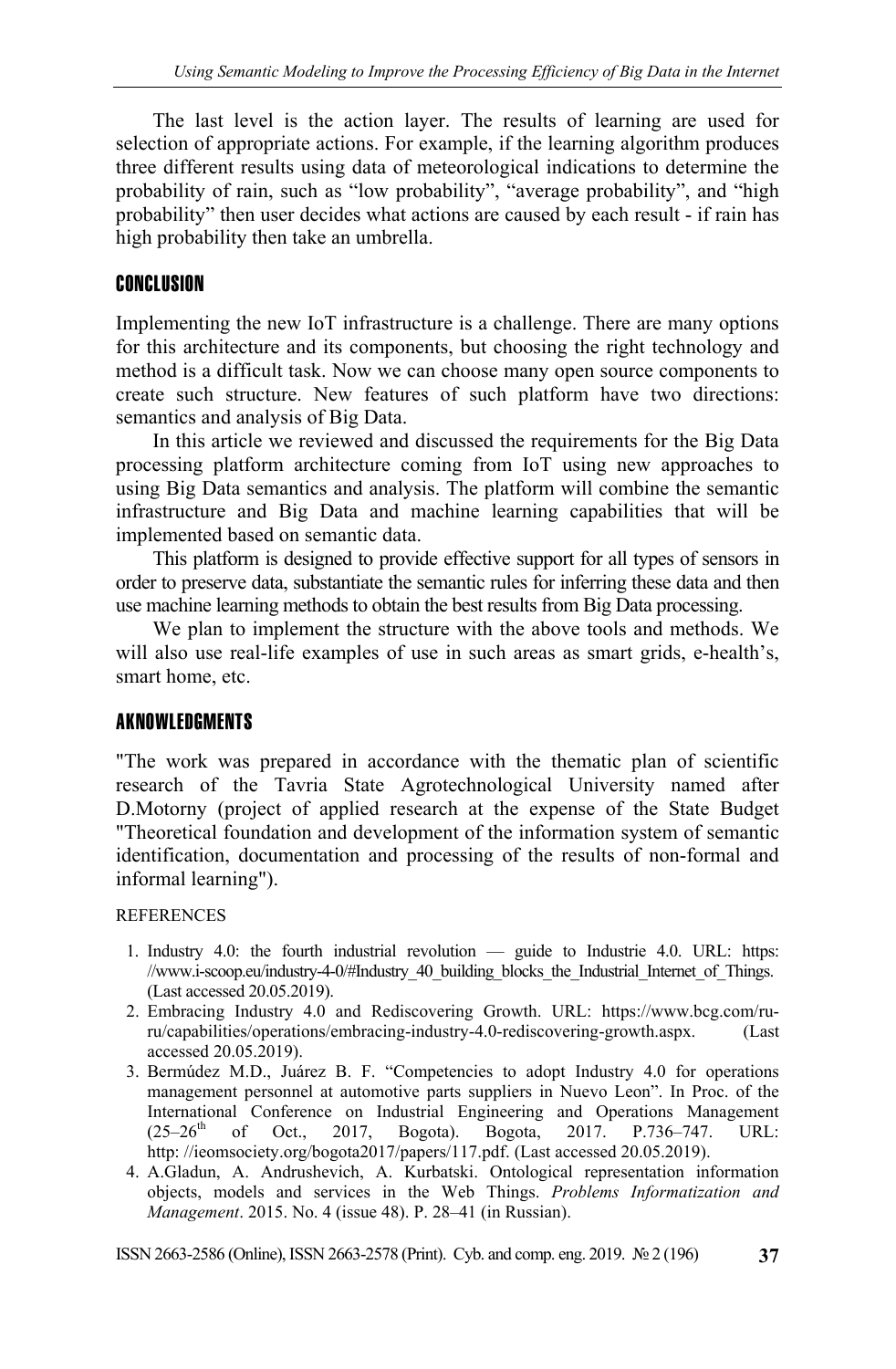- 5. J. Rogushina, А. Gladun "Semantic approach to the integration of the Web of Things" In Proceedings of the V-th Int. Scientific and technical conf. "Open semantic technologies for intelligent systems" — OSTIS 2015, Minsk, Belarus. P.70-75. (in Russian).
- 6. J. Borges Neto, T. Silva, R. "Assunc ao, R. Mini, and A. Loureiro Sensing in the collaborative internet of things" *Sensors.* 2015. vol. 15, no. 3. Р. 6607–6632.
- 7. Cedefop (2015). European guidelines for validating non-formal and informal learning. Luxembourg: Publications Office. Cedefop reference series; №104. http://dx.doi.org/10.2801/008370.
- 8. UNESCO Glossary. URL: http://uis.unesco.org/en/glossary. (Last accessed 20.05.2019).
- 9. The Law of Ukraine "On Education" (Information from the Verkhovna Rada, 2017, № 38-39, art.380). URL: https://zakon.rada.gov.ua/laws/show/2145-19. (Last accessed 20.05.2019).
- 10. Rogushina J., Priyma S. Use of competence ontological model for matching of qualifications // Chemistry: Bulgarian Journal of Science Education, Volume 26, Number 2, 2017. P.216–228.
- 11. OWL2 Web Ontology Language Document Overview. W3C. 2009. URL: http://www.w3.org/TR/owl2-overview/. (Last accessed 20.05.2019).
- 12. O. Lassila "Resource Description Framework (RDF) Model and Syntax Specification", W3C Recommendation / O. Lassila, R. Swick. URL: http://www.w3.org/TR/REC-rdf-syntax. (Last accessed 20.05.2019).
- 13. X. Su, J. Riekki, J. K. Nurminen, J. Nieminen, and M. Koskimies, "Adding semantics to the internet of things," *Concurrency and Computation: Practice and Experience*. 2015. vol. 27, no. 8, P. 1844–1860.
- 14. S. N. A. U. Nambi, C. Sarkar, R. V. Prasad, and A. Rahim, "A unified semantic knowledge base for IoT," *2014 IEEE World Forum on Internet of Things (WFIoT),* IEEE. 2014. P. 575–580.
- 15. S. Hachem, T. Teixeira, and V. Issamy, "Ontologies for the Internet of Things" *Proceedings of the 8th Middleware Doctoral Symposium on MDS'll,* ACM Press, 2011. P. 1–6.
- 16. W. Wang, S. De, G. Cassar, and K. Moessner, "Knowledge representation in the internet of things: semantic modelling and its applications" *Automatika Journal for Control, Measurement, Electronics, Computing and Communications*. 2013*.* vol. 54, no. 4. P.388–400.
- 17. C. Barbero, P. D. Zovo, and B. Gobbi, "A flexible context aware reasoning approach for IoT applications," in IEEE 12th International Conference on Mobile Data Management. 2011.P. 266–275.
- 18. T. Erl, W. Khattak, P. Buler (2018) The Basics of Big Data: Concepts, Algorithms, and Technologies. Dnipro: Business, Balans, Book, 2018. 312p.(in Russian).
- 19. Y. Qin, Q. Z. Sheng, N. J. G. Falkner, S. Dustdar, H. Wang, and A. V. Vasilakos, "When it's a matter of data-centric Internet of Things" *Journal of Network and Computer Applications.* 2016. vol. 64, no. 4. P. 137–153.
- 20. M. Chen, S. W. Mao, and Y. H. Liu, "Big data: a survey" *Mobile Networks Applications.*  2014. vol. 19, no. 2. P. 171–209.
- 21. L. Jiang, L. D. Xu, H. Cai, Z. Jiang, F. Bu, and B. Xu "An IoT-oriented data storage framework in cloud computing platform" *IEEE Transactions on Industrial Informatics.*  2014. vol. 10, no. 2. P. 1443–1451.
- 22. T. Li, Y. Liu, Y. Tian, S. Shen, and W. Mao, "A storage solution for massive IoT data based on noSQL" *IEEE International Conference on Green Computing and Communications,* 2012, pp. 50–57.
- 23. C. Cecchinel, M. Jimenez, S. Mosser, and M. Riveill, "An architecture to support the collection of Big Data in the Internet of Things," in ШЕЕ World Congress on Services, 2014, pp. 442–449.
- 24. M. Khan, Y.-K. Young-Koo Lee, S. Y. Lee, and T.-S. Tae-Seong Kim, "A triaxial accelerometer-based physical-activity recognition via augmented- signal features and a hierarchical recognizer" *IEEE Transactions on Information Technology in Biomedicine,* vol. 14, no.5, pp. 1166–1172, 2010.
- 25. K. Altun and B. Barshan, "Human activity recognition using iner- tial/magnetic sensor units" *Lecture Notes in Computer Science,* vol. 6219 LNCS, Springer Berlin Heidelberg, 2010, pp. 38–51.
- **38** ISSN 2663-2586 (Online), ISSN 2663-2578 (Print). Cyb. and comp. eng. 2019. № 2 (196)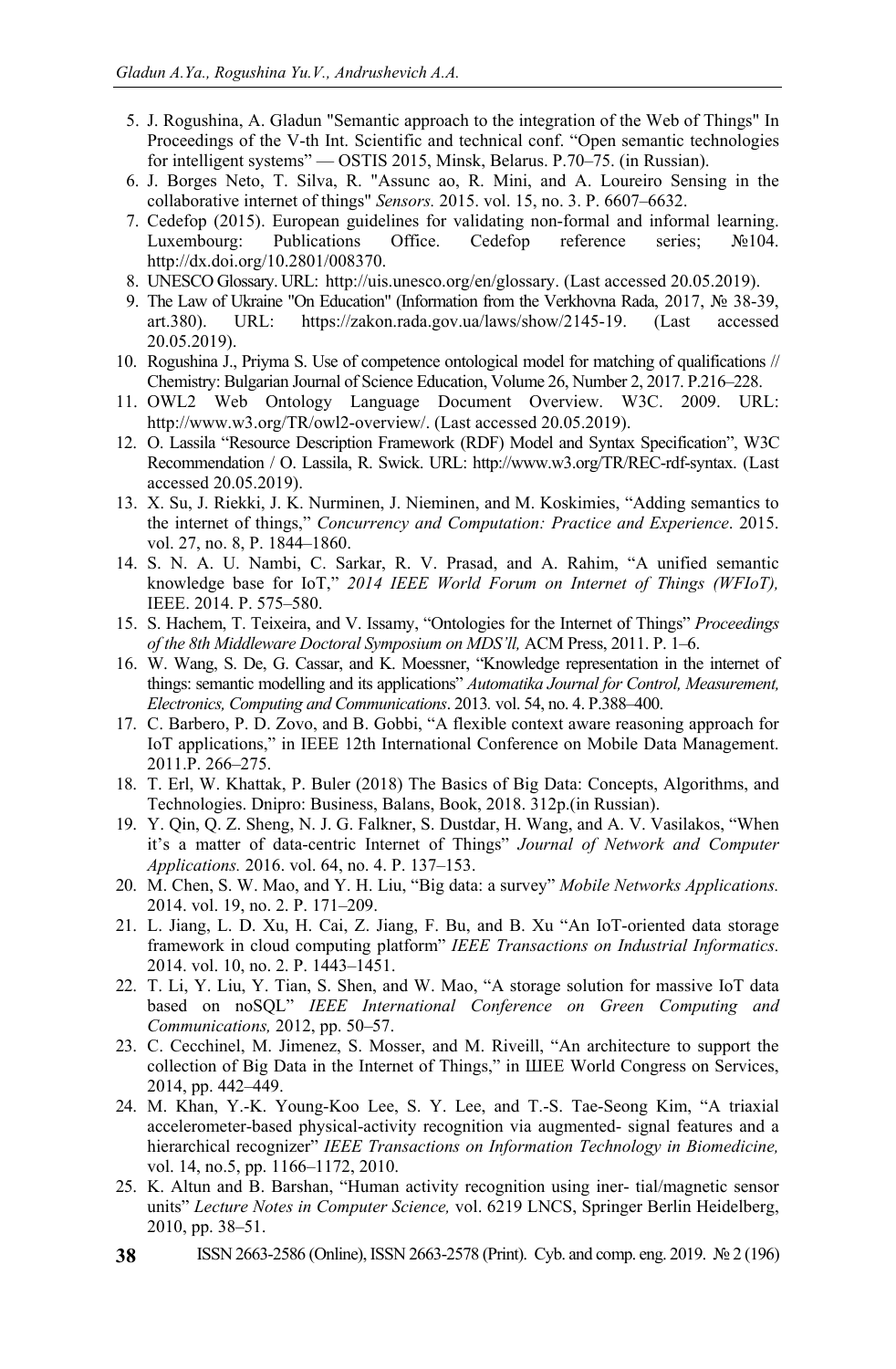- 26. J. Jonghwa Choi, D. Dongkyoo Shin, and D. Dongil Shin, "Research and implementation of the contextaware middleware for controlling home appliances" *IEEE Transactions on Consumer Electronics,* vol. 51, no. 1, pp. 301–306, 2005.
- 27. N. D. Lane, S. Bhattacharya, P. Georgiev, C. Forlivesi, and F. Kawsar, "In smartphones and Internet-based devices" *Int. Workshop on Internet of Things towards Applications,* ACM, 2015, pp. 7–12.
- 28. Gladun A., Rogushina Y., Subach I. An Ontology Modelling Human Resources Management for Innovational Domains. *Information Technology and Security*, 2018, vol.1, №6. P.15-25. URL: http://its.iszzi.kpi.ua/article/view/153125. (Last accessed 20.05.2019).

Received 10.01.2019

#### ЛІТЕРАТУРА

- 1. Industry 4.0: the fourth industrial revolution guide to Industrie 4.0. URL: https: //www.i-scoop.eu/industry-4-0/#Industry 40\_building\_blocks\_the\_Industrial\_Internet\_of\_Things. (Дата звернення: 20.05.2019).
- 2. Embracing Industry 4.0 and Rediscovering Growth. URL: https://www.bcg.com/ruru/capabilities/operations/embracing-industry-4.0-rediscovering-growth.aspx. (Дата звернення: 20.05.2019).
- 3. Bermúdez M.D., Juárez B. F. "Competencies to adopt Industry 4.0 for operations management personnel at automotive parts suppliers in Nuevo Leon". In Proc. of the International Conference on Industrial Engineering and Operations Management  $(25-26<sup>th</sup>)$ of Oct., 2017, Bogota). Bogota, 2017. P.736–747. URL: http://ieomsociety.org/bogota2017/papers/117.pdf. (Дата звернення: 20.05.2019).
- 4. А. Гладун, А. Андрушевич, А. Курбацкий "Онтологическое представление информационных объектов, моделей и сервисов в Web of Things". Проблемы информатизации и управления. 2015. № 4 (48). С. 28–41.
- 5. Ю. Рогушина, А. Гладун "Семантический подход к интеграции объектов Web of Things" Труды V-ой Межд. научно-технический конф. «Открытые семантические технологии для интеллектуальных систем» — OSTIS 2015, Минск, Республика Беларусь. С.70–75.
- 6. J. Borges Neto, T. Silva, R. "Assunc ao, R. Mini, and A. Loureiro Sensing in the collaborative internet of things" *Sensors.* 2015. vol. 15, no. 3. Р. 6607–6632.
- 7. Cedefop (2015). European guidelines for validating non-formal and informal learning. Luxembourg: Publications Office. Cedefop reference series; №104. http://dx.doi.org/10.2801/008370. (Дата звернення: 20.05.2019).
- 8. UNESCO Glossary. URL: http://uis.unesco.org/en/glossary. (Дата звернення: 20.05.2019).
- 9. Закон України «Про освіту» (Відомості Верховної Ради, 2017, № 38-39, ст.380).URL: https://zakon.rada.gov.ua/laws/show/2145-19. (Дата звернення: 20.05.2019).
- 10. Rogushina J., Priyma S. Use of competence ontological model for matching of qualifications. *Chemistry: Bulgarian Journal of Science Education*. Vol. 26, Number 2. 2017. P. 216–228.
- 11. OWL2 Web Ontology Language Document Overview. W3C. 2009. URL: http://www.w3.org/TR/owl2-overview/. (Дата звернення: 20.05.2019).
- 12. O. Lassila "Resource Description Framework (RDF) Model and Syntax Specification", W3C Recommendation / O. Lassila, R. Swick. URL: http://www.w3.org/TR/REC-rdf-syntax. (Дата звернення: 20.05.2019).
- 13. X. Su, J. Riekki, J. K. Nurminen, J. Nieminen, and M. Koskimies, "Adding semantics to the internet of things," *Concurrency and Computation: Practice and Experience*. 2015. vol. 27, no. 8, P. 1844–1860.
- 14. S.N.A.U. Nambi, C. Sarkar, R.V. Prasad, and A. Rahim, "A unified semantic knowledge base for IoT," *2014 IEEE World Forum on Internet of Things (WFIoT),* IEEE. 2014 P. 575–580.
- 15. S. Hachem, T. Teixeira, and V. Issamy, "Ontologies for the Internet of Things" *Proceedings of the 8th Middleware Doctoral Symposium on MDS'll,* ACM Press, 2011. P. 1–6.
- 16. W. Wang, S. De, G. Cassar, and K. Moessner, "Knowledge representation in the internet of things: semantic modelling and its applications" *Automatika Journal for Control, Measurement, Electronics, Computing and Communications*. 2013*.* vol. 54, no. 4. P.388–400.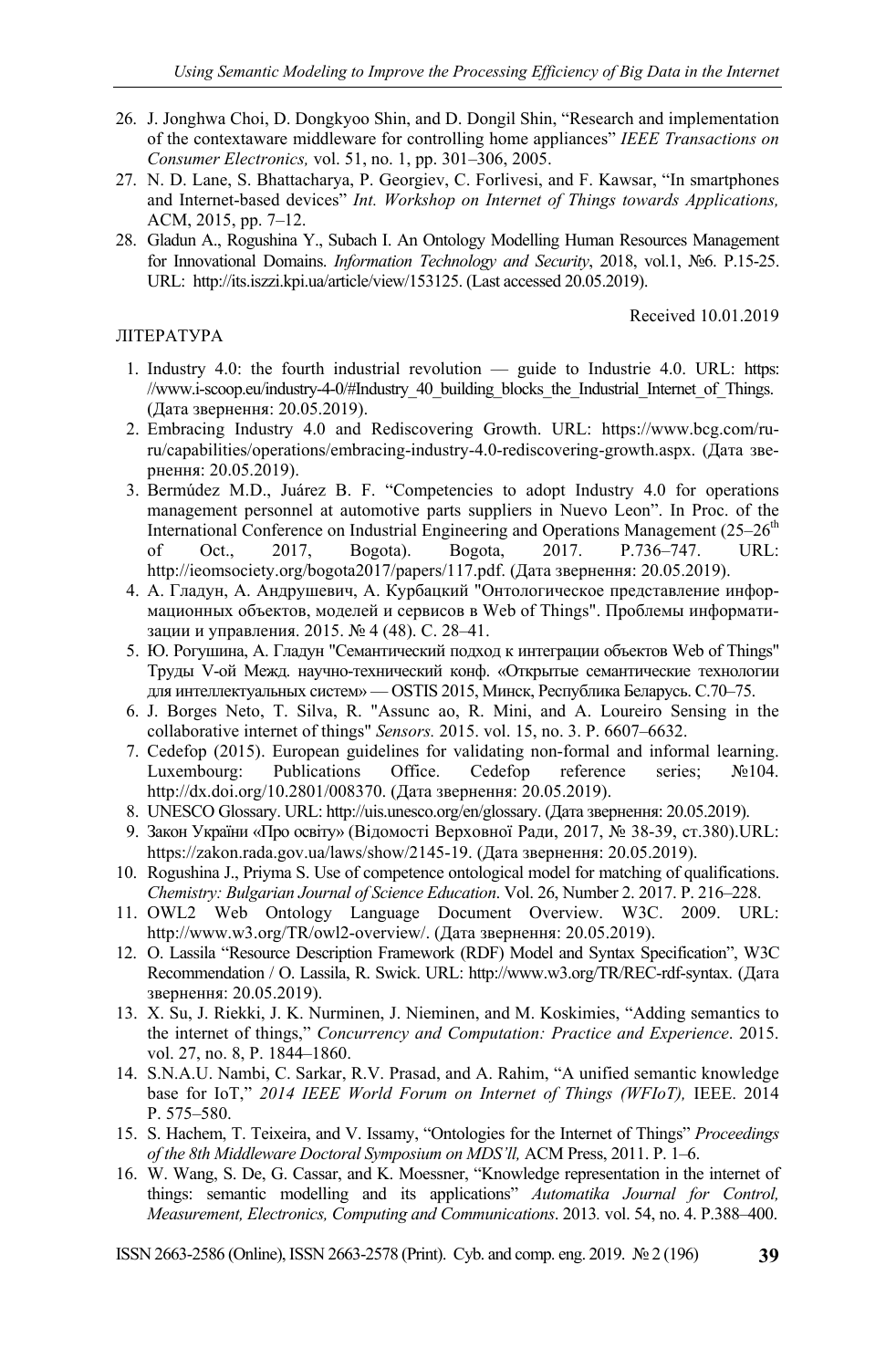- 17. C. Barbero, P. D. Zovo, and B. Gobbi, "A flexible context aware reasoning approach for IoT applications," in IEEE 12th International Conference on Mobile Data Management. 2011. P. 266–275.
- 18. T. Эрл, В. Хаттак, П. Булер (2018) Основы Big Data: концепции, алгоритмы и технологии. Днепр: Бизнес, Баланс, Бук, 2018. 312с.
- 19. Y. Qin, Q. Z. Sheng, N. J. G. Falkner, S. Dustdar, H. Wang, and A. V. Vasilakos, "When it's a matter of data-centric Internet of Things" *Journal of Network and Computer Applications.* 2016. vol. 64, no. 4. P. 137–153.
- 20. M. Chen, S. W. Mao, and Y. H. Liu, "Big data: a survey" *Mobile Networks Applications.*  2014. vol. 19, no. 2. P. 171–209.
- 21. L. Jiang, L. D. Xu, H. Cai, Z. Jiang, F. Bu, and B. Xu "An IoT-oriented data storage framework in cloud computing platform" *IEEE Transactions on Industrial Informatics.*  2014. vol. 10, no. 2. P. 1443–1451.
- 22. T. Li, Y. Liu, Y. Tian, S. Shen, and W. Mao, "A storage solution for massive IoT data based on noSQL" *IEEE International Conference on Green Computing and Communications,* 2012, pp. 50–57.
- 23. C. Cecchinel, M. Jimenez, S. Mosser, and M. Riveill, "An architecture to support the collection of Big Data in the Internet of Things," in ШЕЕ World Congress on Services, 2014, pp. 442–449.
- 24. M. Khan, Y.-K. Young-Koo Lee, S. Y. Lee, and T.-S. Tae-Seong Kim, "A triaxial accelerometer-based physical-activity recognition via augmented- signal features and a hierarchical recognizer" *IEEE Transactions on Information Technology in Biomedicine,* vol. 14, no.5, pp. 1166-1172, 2010.
- 25. K. Altun and B. Barshan, "Human activity recognition using iner- tial/magnetic sensor units" *Lecture Notes in Computer Science,* vol. 6219 LNCS, Springer Berlin Heidelberg, 2010, pp. 38–51.
- 26. J. Jonghwa Choi, D. Dongkyoo Shin, and D. Dongil Shin, "Research and implementation of the contextaware middleware for controlling home appliances" *IEEE Transactions on Consumer Electronics,* vol. 51, no. 1, pp. 301–306, 2005.
- 27. N. D. Lane, S. Bhattacharya, P. Georgiev, C. Forlivesi, and F. Kawsar, "In smartphones and Internet-based devices" *Int. Workshop on Internet of Things towards Applications,* ACM, 2015, pp. 7–12.
- 28. Gladun A., Rogushina Y., Subach I. An Ontology Modelling Human Resources Management for Innovational Domains. *Information Technology and Security*, 2018, Vol.1, №6. P. 15–25. URL: http://its.iszzi.kpi.ua/article/view/153125. (Дата звернення: 20.05.2019).

Отримано: 10.01.2019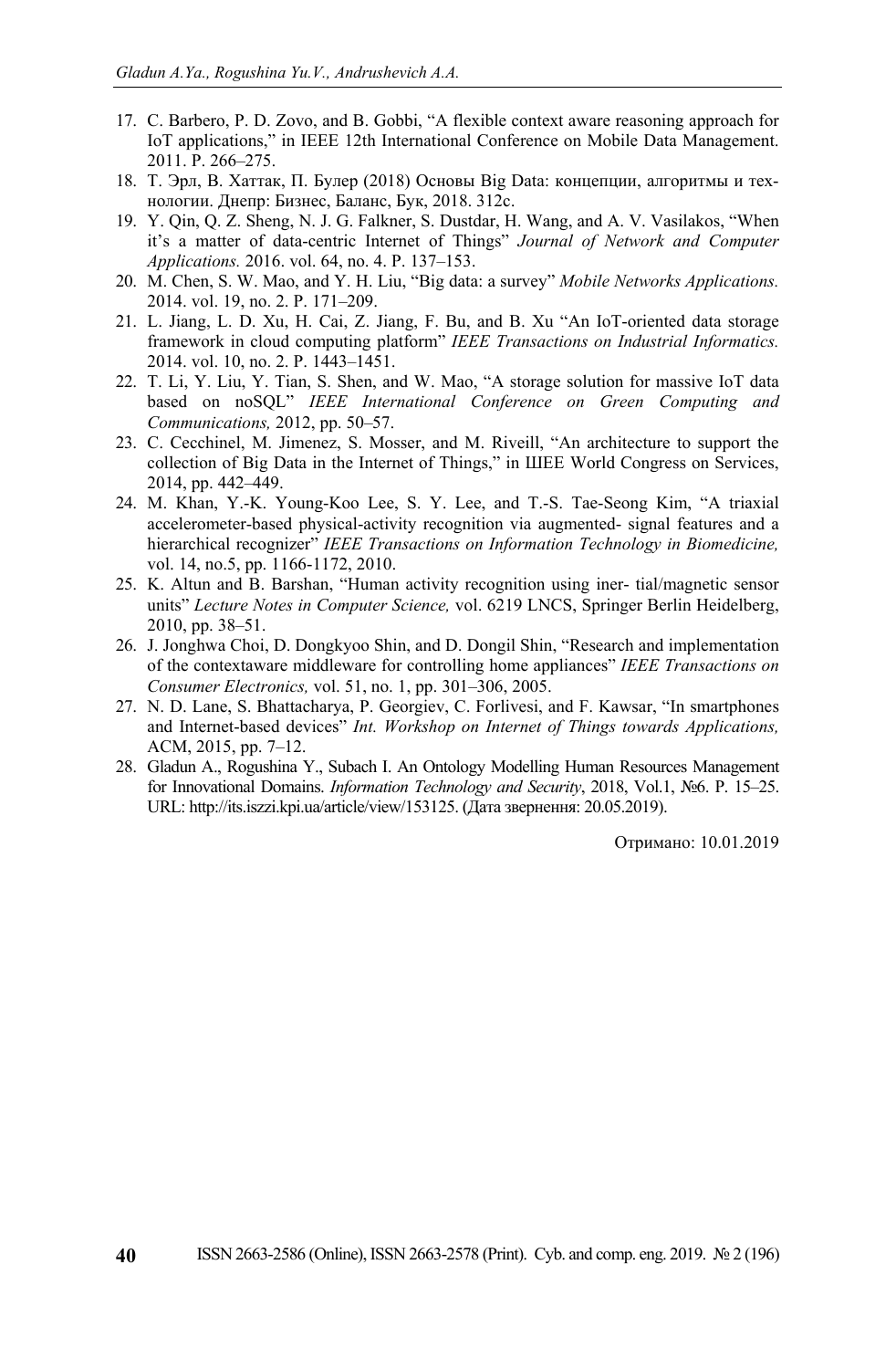*А.Я. Гладун<sup>1</sup>* , канд.техн.наук, старш. наук. співроб., відд. комплексних досліджень інформаційних технологій та систем email: glanat@yahoo.com *Ю.В. Рогушина<sup>2</sup>* , канд.фіз.-мат. наук, старш. наук. співроб., відд. автоматизованих інформаційних систем e-mail: ladanandraka2010@gmail.com *А.А. Андрушевич<sup>3</sup>* , науковий співробітник факультету математики та комп'ютерних наук e-mail: andrushevich@bsu.by<br><sup>1</sup> Міжнародний науково-навчальний центр інформаційних технологій та систем НАН України та МОН України, пр. Аккад. Глушкова, 40, м. Київ, 03187, Україна <sup>2</sup> Інститут програмних систем НАН України, пр. Акад. Глушкова, 40, м. Київ, 03187, Україна <sup>3</sup> Білоруський державний університет, пр. Незалежності, 4, м. Мінськ, 220030, Республіка Білорусь ВИКОРИСТАННЯ СЕМАНТИЧНОГО МОДЕЛЮВАННЯ

# ДЛЯ ОБРОБ ОБРОБЛЕННЯ BIG DATA В ДОМЕНІ ІНТЕРНЕТУ РЕЧЕЙ

**Вступ.** Важливим кроком нової технічної революції є розвиток Інтернету речей (IoT), обладнаного різними електронними давачами та контролерами, які дистанційно працюють з цими речами. У статті розглянуто особливості Big Data, створених за технологією Інтернету речей, а також презентовано методологію оброблення цих великих даних з використанням семантичного моделювання (онтології) на всіх етапах життєвого циклу великих даних. Семантичне моделювання дає змогу усунути такі суперечності в цих технологіях, як неоднорідність пристроїв і речей, що зумовлює неоднорідність типів даних, які їх виробляють. Машинне навчання використовують як інструмент для аналізу великих даних: він забезпечує логічне виведення правил, які можуть бути застосовані до оброблення інформації, що генерується системою Smart Home.

**Метою** статті є використання глибокого машинного навчання, основаного на згорткових нейронних мережах, оскільки ця модель машинного навчання відповідає обробленню неструктурованого та складного домену IoT.

**Результати.** Запропонований підхід підвищує ефективність оброблення великих даних IoT і відрізняється від традиційних систем оброблення за допомоги бази даних NoSQL, розподілених архітектур і семантичного моделювання. Запропоновано використовувати глибоке машинне навчання, що базується на нейронних мережах, пристосованих для неструктурованих даних IoT.Запропоновану концептуальну архітектуру системи оброблення великих даних для IoT описано на прикладі бази даних NoSQL для Smart Home.

**Висновки.** Запропонована архітектура системи оброблення великих даних для IoT складається з п'яти незалежних рівнів. На кожному з цих рівнів можна використовувати комбінований підхід семантичного моделювання та методів інтелектуального аналізу даних. Зазначену платформу можна поєднувати з великою кількістю відкритих компонентів.

*Ключові слова*: *Індустрія 4.0, Великі Дані, Інтернет речей, онтологія, Семантичний Web, неформальне та інформальне навчання.*